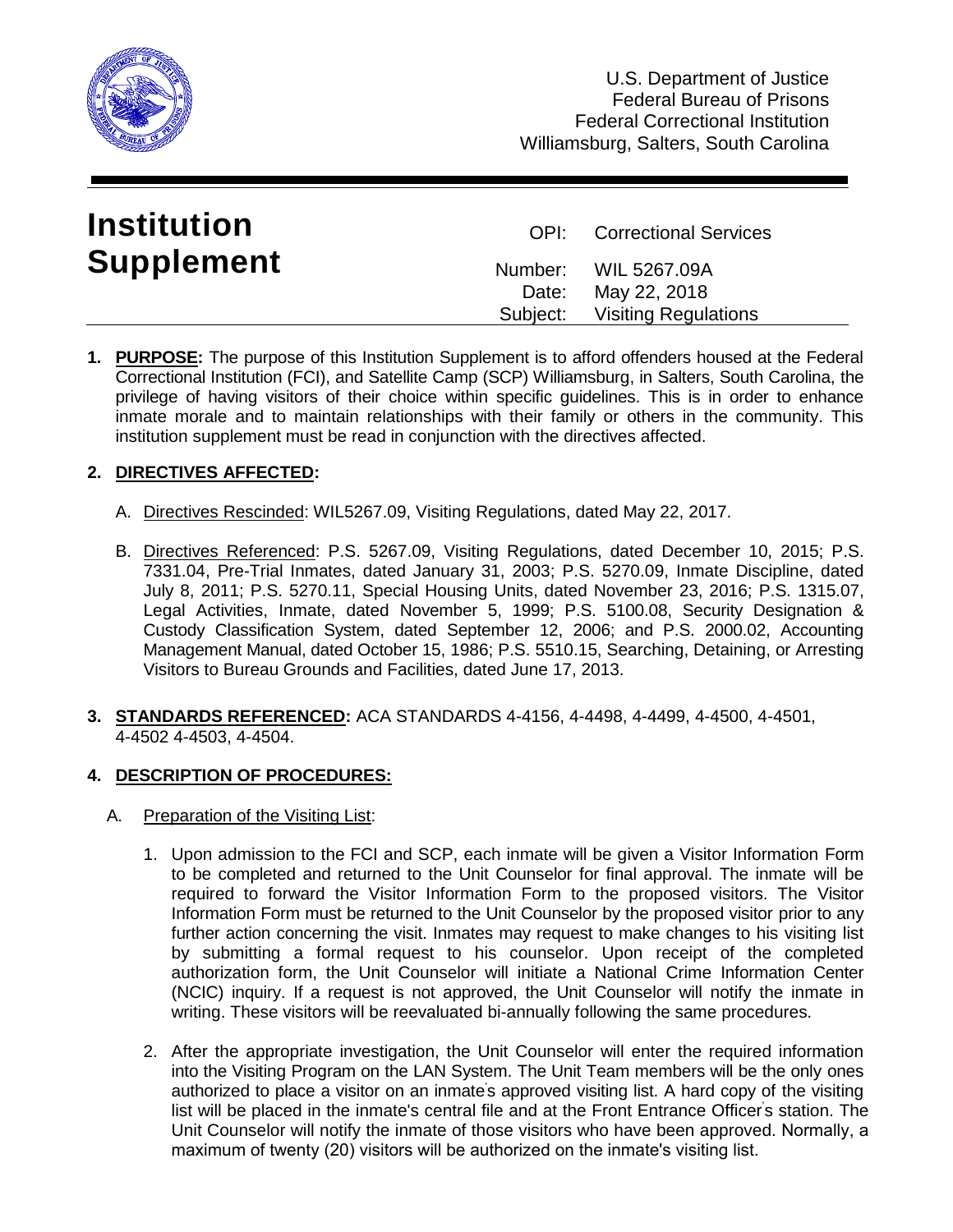The Unit Counselor will forward the Visitor Information Form at government expense for any inmate found to be indigent, according to Program Statement 2000.02, Accounting Management Manual. Visiting Regulations have been incorporated in the Admission and Orientation Handbook, which is provided to all inmates entering the facility.

- 3. The Unit Counselor will periodically review the visiting list to ensure its accuracy. Once the list has a total of 20 approved visitors, the list may be amended quarterly by the inmate 's submission of an Inmate Request to Staff Member form to Unit Team indicating the desired change.
- B. Regular Visitors:
	- 1. Members of the Immediate Family: These individuals are to be placed on the visiting list if identified in the inmate's Pre-sentence Investigation, absent strong circumstances which preclude visiting. Within thirty days all immediate family members must go through the same screening process outlined in section 4.a 1 and 2 to remain on the visiting list.

An inmate who has provided the name of a common-law relation must forward verification documentation to his Unit Team for their use. This may include, but is not limited to, joint leases or contracts; joint banking accounts; or, utility bills with both parties named. The inmate's Unit Team will review the material and place the common-law relation on the visiting list once the relationship is verified. Any exception to the prior relationship requirement will be approved in writing by the Warden.

- 2. Other Visitors: A completed Visitor Information Form will be required prior to consideration for approval. Approval for other visitors not known to the inmate prior to incarceration will have to be approved by the Warden or designee.
- 3. Business Visitors: The Case Manager will be responsible for verifying any potential visitor as a former business associate of the inmate, meeting the criteria outlined in BOP policy. The Unit Manager will then approve/disapprove the visit and enter appropriate documentation in the inmate's central file.
- C. Special Visits: All special visits must be requested by the Unit Manager routed through the Captain and approved by the AW(P), or designee. A memorandum authorizing the visit must be forwarded to the Front Lobby Officer, Visiting Room Officer, Captain, Duty Officer, Operations Lieutenant, and Central File ordinarily 24 hours prior to the visit. The Unit Team will also enter the information into the Visiting Program on the LAN System. This information must be entered prior to allowing the visitors entrance into the institution. If this information is not entered, then Unit Staff will be contacted concerning the visit and will take the appropriate action to either allow the visitor to enter or deny the visit.

**IF AN ATTORNEY REPORTS TO THE INSTITUTION FOR AN ATTORNEY/CLIENT VISIT DURING NORMAL VISITING HOURS, THE ATTORNEY MUST BE ON THE INMATE'S APPROVED VISITING LIST, UNLESS A MEMORANDUM HAS BEEN PROVIDED BY THE INMATE'S UNIT TEAM. THIS MEMORANDUM IS TO BE APPROVED BY THE CAPTAIN. IF AN ATTORNEY WISHES TO VISIT AN INMATE DURING NON-VISITING HOURS, THE UNIT TEAM MUST APPROVE AND SUPERVISE THE VISIT. ALSO, THE UNIT COUNSELOR WILL INITIATE A NATIONAL CRIME INFORMATION CENTER INQUIRY. IF A REQUEST IS NOT APPROVED, THE UNIT COUNSELOR WILL NOTIFY THE INMATE IN WRITING.**

D. Clergy Visits: Clergy and/or Minister of Record visits to inmates are approved through the Religious Services Department. Clergy visits will be verified by the Chaplain, and the visits will be approved for certain days during regular hours in the Visiting Room. A Chaplain will issue an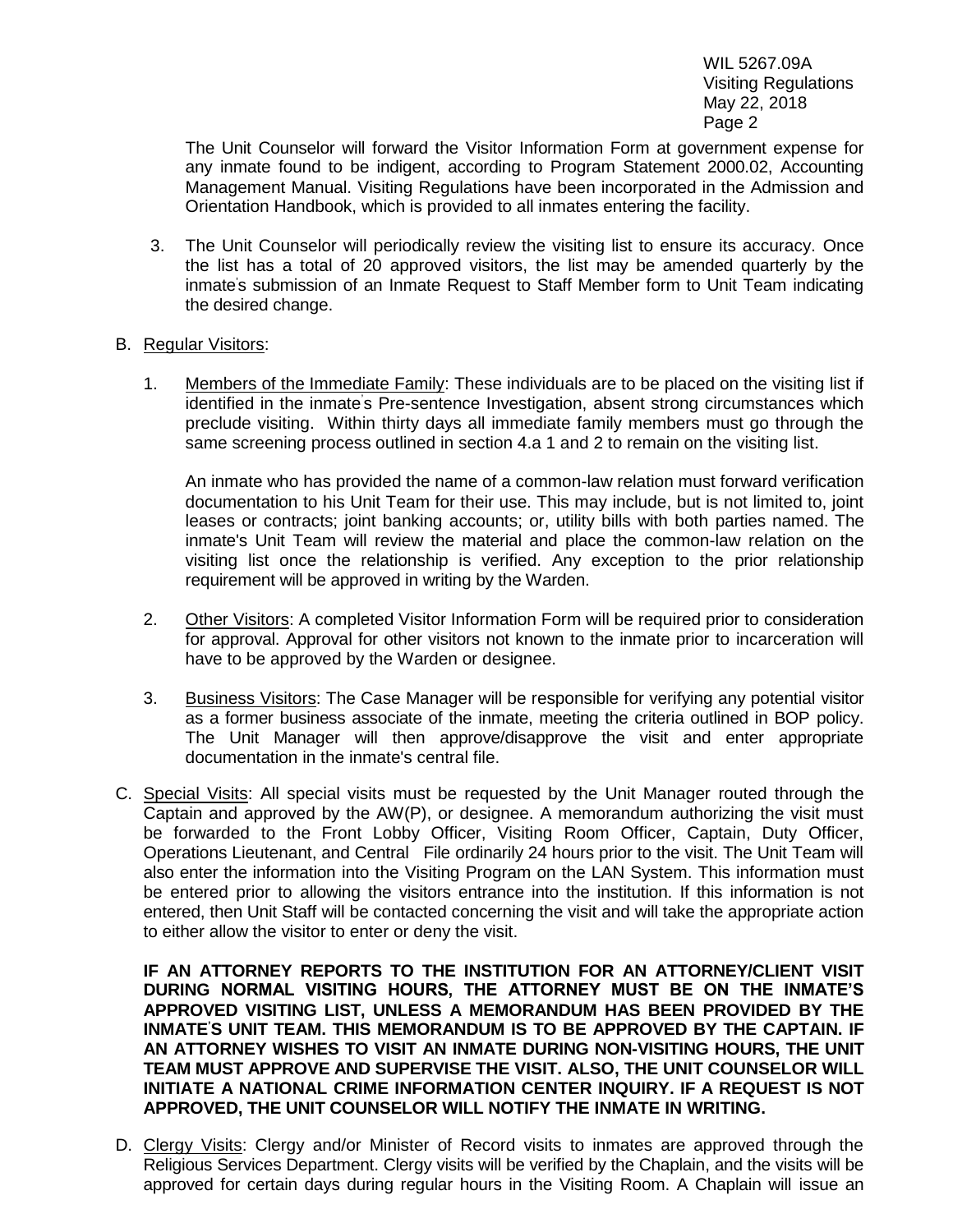authorization memo for each visit. A copy of this memorandum will be provided to the Lieutenants' Office, Front Entrance, and the Visiting Room Officer. When the Clergy arrives, he/she will be checked in as expeditiously as possible, utilizing the same procedures used for attorneys. The Receptionist will be responsible for entering the visitor's information into the Visiting Program.

- E. Professional Visits: Representatives of Law Enforcement Agencies, U.S. Parole Offices, Attorneys, Paralegals, Legal Assistants, and Mental Health Professionals performing courtordered examinations will receive priority when processing. Representatives are to call and schedule their visits by contacting the inmate's Unit Team. The Unit Team will notify the S.I.S. office by memorandum concerning all pending law enforcement visits. Every effort should be made to schedule the visit during normal visiting hours. Requests should be called in at least twenty-four (24) hours prior to the proposed visit. If approved, Unit Staff will prepare a memorandum authorizing the visit and distribute copies to the Lieutenants' Office, Front Entrance, and Visiting Room. If the visit is requested during non-visiting hours, the Unit Team will attempt to accommodate the request insofar as time, security, and manpower constraints permit. Ordinarily, a 24-hour advance notice is required. Additionally, the visitation privilege will not supercede institutional security and orderly functioning by unnecessarily interfering with other institutional activities. The Receptionist will be responsible for entering the visitor's information into the Visiting Program.
- F. Visits to Offenders not in a Regular Population Setting:
	- 1. Admission Status: Visits occurring after the initial 72-hour intake period will be limited to immediate family, pending verification of proposed visitors.

Inmates transferred from other federal facilities: Their approved visiting lists will be maintained provided the NCIC Inquiry was conducted within the past 2 years. If the NCIC is greater than the 2 year time frame, a new Visitor Information Form will be warranted.

- 2. Special Housing Unit: Inmates who are in the Special Housing Unit (SHU) will visit via video monitors. On Saturday and Sunday the visit will normally not exceed three hours. The rotation will be done on a first come first serve basis. There are two rooms located in the Visiting Room and the SHU that will allow inmates and their approved visitors to visit. Before the start of visiting, staff assigned to work visitation will turn on the monitors and ensure the equipment is working properly. Staff assigned to SHU will do the same. The visitor will be processed like any other visitor into the Visiting Room and placed in one of the two video visiting rooms located in the Visiting Room. The inmate will be escorted from his cell in an orange jump suit and placed in the corresponding video visiting room located in the SHU.
- 3. Holdover Inmates: The FCI and SCP are not designated as holdover facilities. In the event that a holdover inmate arrives, visitation will only be permitted for those individuals verified as immediate family members. A request to visit an inmate on holdover status must be submitted to the respective Unit Team at least one day in advance of the visiting date for approval. The visit will be conducted in accordance with the aforementioned provisions pertaining to Special Housing Unit inmates.
- G. Number of Visitors: Inmates housed in the FCI and SCP will be limited to five (5) adult visitors at one time. Children under sixteen (16) are not limited.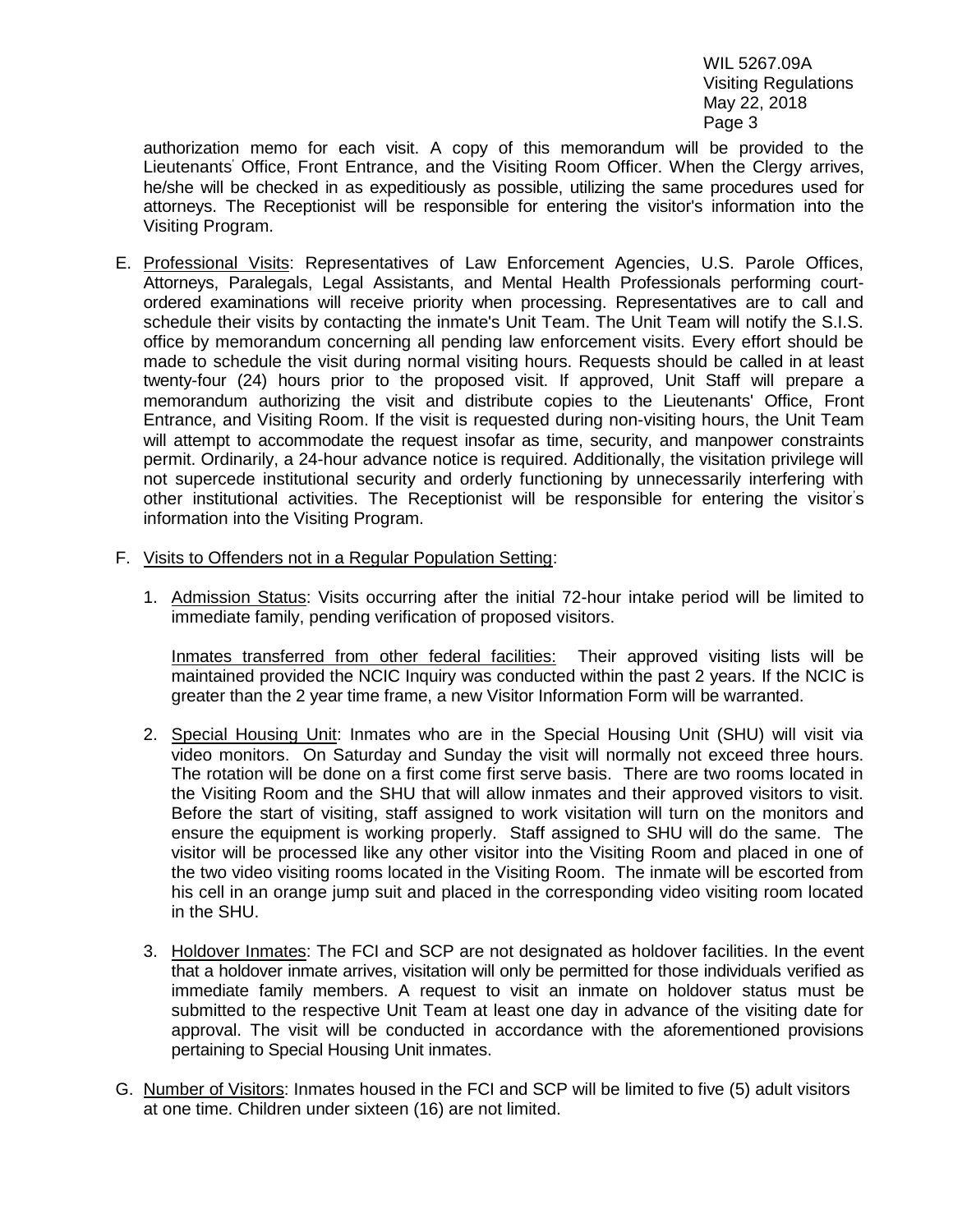H. Social Visiting Hours: The following schedule will be utilized for inmates with social visits for the FCI and SCP:

| Saturday | 8:00 a.m. to 3:00 p.m. |
|----------|------------------------|
| Sunday   | 8:00 a.m. to 3:00 p.m. |
| Holidays | 8:00 a.m. to 3:00 p.m. |

Social visitors will not be processed before 8:00 a.m. Saturday, Sunday, and holidays. Visitors will not be processed after 2:00 p.m. Saturday, Sunday, and holidays.

Directions to the institution: FCI Williamsburg is located at Highway 521, Salters, SC, 843-387- 9400. From North Eastern Areas, take interstate 95 South to Highway 521 South, FCI Williamsburg will be on your right.

From the Southeastern Areas, take 95 North to Highway 521, FCI Williamsburg will be on your right.

From the South Central Areas take Interstate 26, to Interstate 95 South, to Highway 521 South and FCI Williamsburg will be on your right.

Transportation: Grahams Taxi Service, Kingstree, SC, 843-354-9523 McKnights Taxi Cab Service, Salters, SC, 843-426-6134 Beauford Taxi Service, Kingstree, SC, 843-201-6384

- I. New Commitments: During the first 72 hours, newly-committed inmates will not be allowed social visits until completion of an investigation of proposed visitors.
- J. Inmate visiting at the FCI and SCP will be open to all inmates every day visiting is conducted. The visiting will occur on a first-come, first-serve basis. Once the visiting room capacity has been reached, termination of visits will begin. To ensure a comfortable visitation for inmates and visitors at this facility, the maximum safe capacity of the FCI is **299** people and **118** people for the SCP. The visits will be terminated based on the distance a visitor has driven, the length of time the visitor has been in the visiting room, and the relationship of the visitor to the inmate. The Operations Lieutenant or Institution Duty Officer will make the determination as to which visits will be terminated. This will be documented in the Lieutenants' Log and will be supported by a memorandum to the Captain.

In addition to the above procedures, consideration will be given for allowing inmates who are related (e.g., brothers, father/sons) to visit simultaneously with one visitor. Prior approval must be obtained from the Unit Manager, Associate Warden of Programs, and the Captain prior to the visit. This will be documented in memorandum form, and a copy will be given to the Visiting Room Officers to be maintained in their area.

- K. Visitors Entering the Institution:
	- 1. The Operations Lieutenant and the Duty Officer will be notified when a visitor fails to clear the metal detector and/or ION Drug Detection Scanner. All items, which can include personal containers and belongings, will be scanned using X-Ray screening devices. The Duty Officer and/or Operations Lieutenant will notify the visitor that the visit is denied. All procedures are outlined in P.S. 5510.15.
	- 2. Visitors who arrive in wheel chairs will be expected to submit to a thorough search. Every reasonable effort will be made to search the visitor in a sensitive and professional manner. If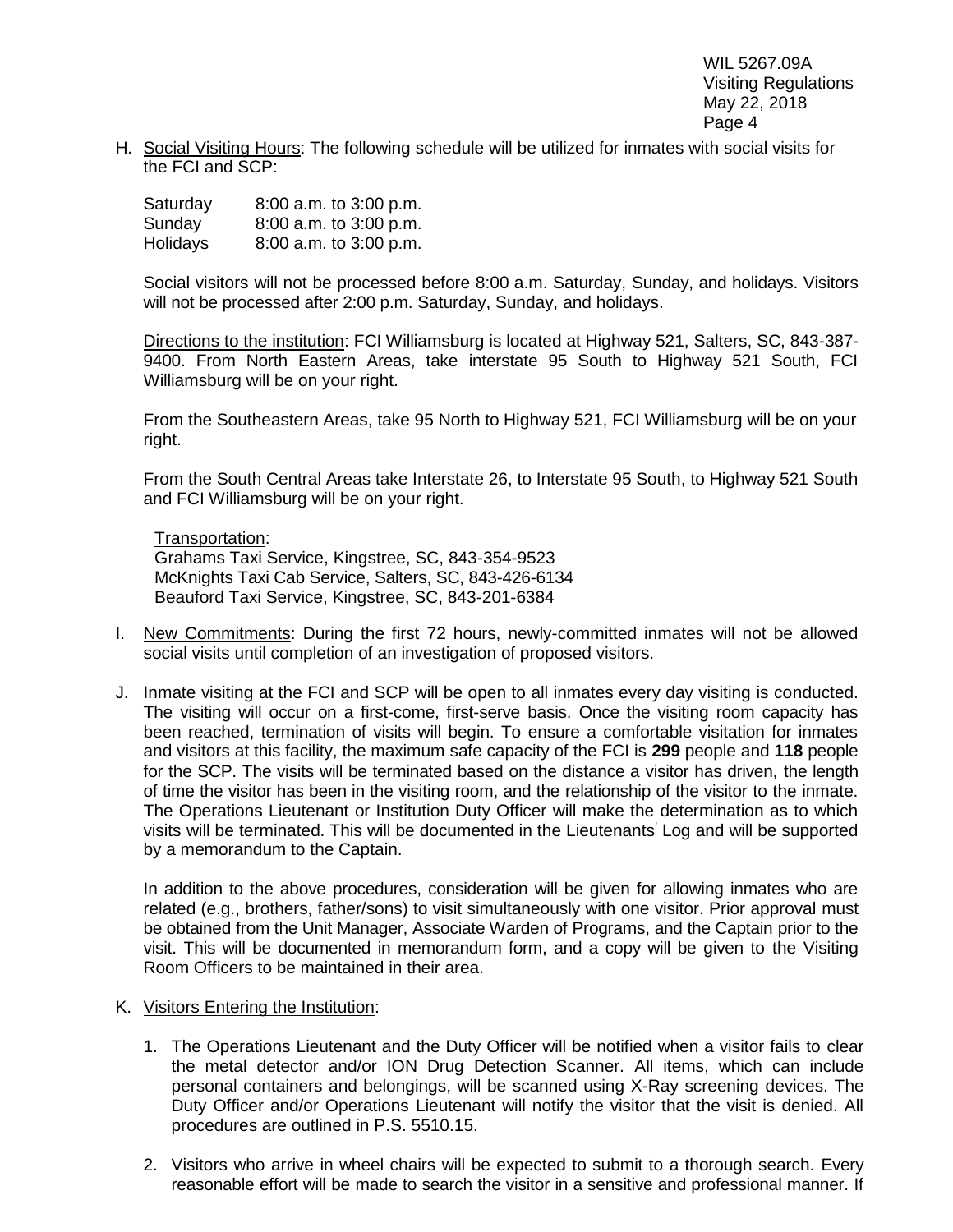there are any concerns or questions regarding this procedure, the Institution Duty Officer will be contacted immediately to assist in processing visitors with disabilities.

- 3. Items of personal property may be required to be returned to the visitor's vehicle. If for any reason a visitor is denied entrance to the facility, Attachment A will be completed and forwarded per distribution noted on the form.
- 4. Social Visitors: These visitors will be required to complete a Notification to Visitor form upon arrival. These forms will be maintained for a period of one (1) year. The visitors will sign in on the Visitor Logbook and sign out when they conclude the visit.
- 5. Personal Belongings: Cellular phones, pagers, or any other electronic devices will not be allowed into the visiting room at any time. **Visitor's personal property which will be allowed into the visiting room is as follows:**
	- a) One Small Change purse (clear) not to exceed 6" long by 6" wide by 3" deep
	- b) Comb/hair brush
	- c) Empty baby bottles (must be clear plastic)
	- d) Diapers (reasonable amount), baby powder, ointment, and small baby blanket
	- e) Commercially sealed, prepackaged baby food in clear plastic containers
	- f) Baby clothes (one set) Life maintenance medications (i.e., heart, epileptic, etc.) Diabetic medication and syringes are not considered life maintenance medications.
	- g) Jewelry worn (a reasonable amount) in by the visitor
	- h) Sweater/light jacket
	- i) Reasonable amount of feminine hygiene items
	- j) Money to be used for refreshments, no more than \$25.00
	- k) Valid Photo identification
	- l) Commercially sealed baby formula (sealed single serving packets are acceptable)
	- m) One small package of baby wipes (unopened)
	- n) One, 20 ounces or less, see-through drinking cup

All other items will be placed in lockers provided for visitors located in the front reception area or secured in the visitor's vehicle.

All items will be subject to search by the Visiting Room Officer. No tobacco products are allowed.

- 6. Inmates may carry the following items into the Visiting Room area:
	- a) One comb
	- b) One handkerchief
	- c) One wedding band (no stone)
	- d) One religious medallion (with chain)
	- e) Prescription eyeglasses
	- f) One religious headwear

All items taken into the Visiting Room will be inventoried, and the same items must leave the Visiting Room with the inmate. All inmates entering the visiting area will receive pat searches and exiting the visiting area will submit to visual strip searches.

Random visual strip searches will be conducted on inmates departing the SCP Visiting Room. Inmates will not be permitted to carry out any items other than those brought into the Visiting Room.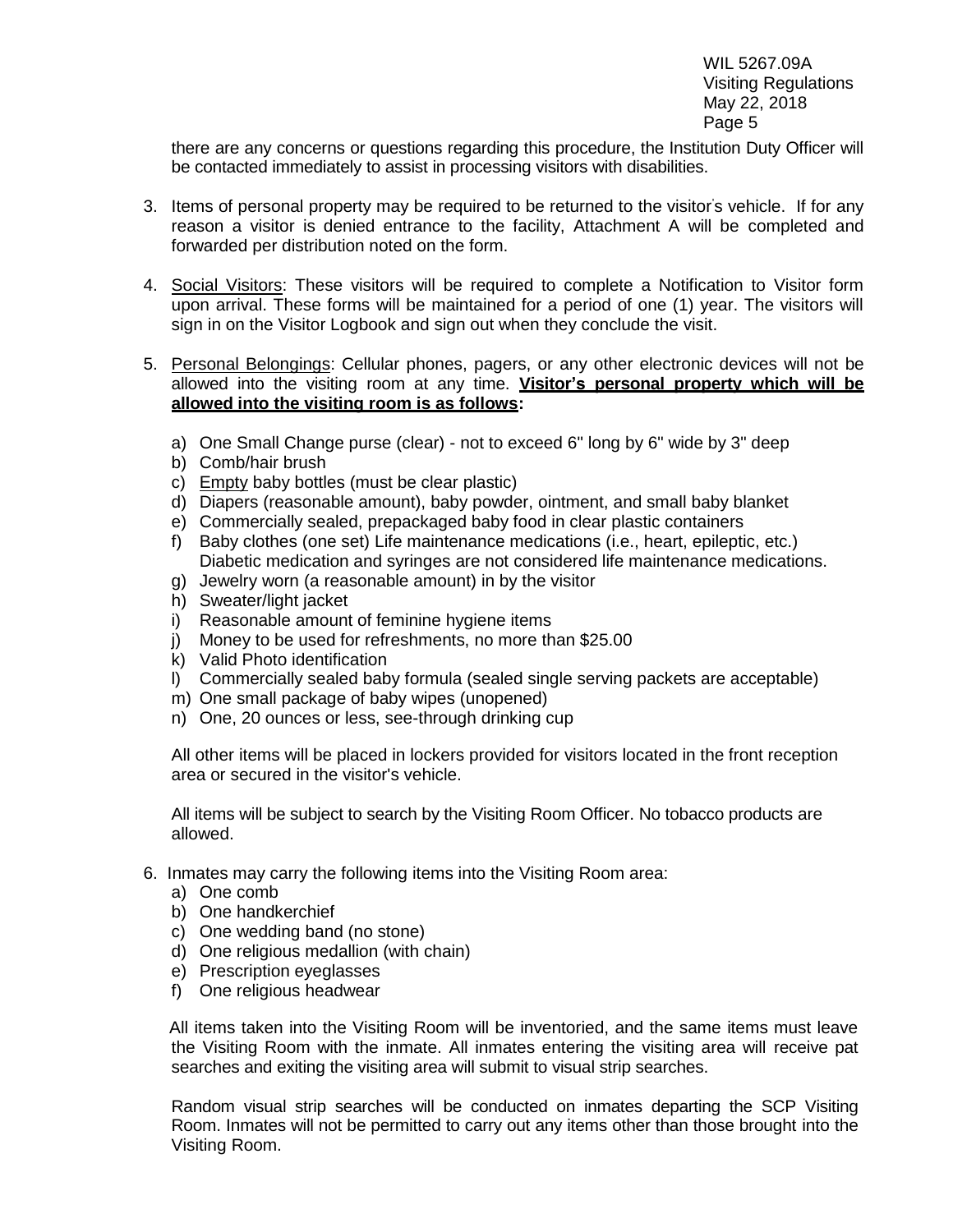- 7. With prior Unit Team approval, inmates will be allowed to bring legal material into the Visiting Room for legal visits. This material will be inspected by the Visiting Room Officer for contraband. The contents of legal material will not be read.
- 8. Loitering in the parking lot or on institution grounds is not permitted.
- 9. Large vehicles (e.g., campers, mobile recreational vehicles, tractor trailers) will not be allowed to be left on institution grounds overnight. For institution purposes, these vehicles will be parked in the area of the parking lot farthest away from the Administration Building.
- 10. Once a visit with an inmate begins, if the visitor leaves the visiting area, the visit will be terminated. Any exception must be approved by the Operations Lieutenant or the Institutional Duty Officer.
- 11. Items not authorized to be brought into the institution will be secured in the front lobby waiting room lockers or in the visitor's vehicle. (i.e., car keys, handbags, etc.) The visitors will be issued keys. Once the visitors depart the visiting room and retrieve their personal belongings, the keys will be returned to the Lobby Staff.
- L. Supervision of Visits: It is the responsibility of the inmate to ensure all visits are conducted in a quiet, orderly, and dignified manner. A visit not conducted in an appropriate manner may be terminated by the Operations Lieutenant or Institutional Duty Officer. The Lieutenant or Institutional Duty Officer will prepare a written memorandum to the Captain and Unit Manager explaining the circumstances relied upon in terminating the visit.
- M. Visiting Attire (Inmate): Inmates entering the visiting area will be dressed in institution clothing; personal tennis shoes are not permissible. All inmates will be required to have shirt tails tucked in, and belts will be worn. All other attire will be prohibited. Inmates will not be allowed to enter the visiting room with pants that have holes in the front pockets. Inmates in the Special Housing Unit will be required to wear an orange jump suits and shoes at all times during the visit.
- N. Inmate and Visitor Conduct within Visiting Room:

All inmate visitors arriving in the Visiting Room will report to the Visiting Room Officer for processing prior to being seated.

Inmates, upon entering the Visiting Room, will report to the Visiting Room Officer for check in. The vending machine areas are off limits to all inmates at all times. Additionally, inmates are not permitted in the areas designated for children. The inmate is responsible for his visiting child's behavior in this area.

Physical contact between the inmate and his visitor(s) will be limited to an embrace upon the initial arrival and at the completion of the visit. The officers will issue only one warning; afterwards, the visit will be subject to termination by the Operations Lieutenant or Institutional Duty Officer, and disciplinary action will be taken which may result in the loss of visiting privileges for a period of time. Criminal prosecution may be initiated against the visitor, the inmate, or both in cases of criminal violations.

A copy of the Visiting Regulations (Attachment B) will be posted in the Visiting Room and will be given to each approved visitor by the Visiting Room Officer upon the visitor's initial visit to the institution. Only the Operations Lieutenant and/or the Institution Duty Officer have the authority to terminate a visit. However, the Visiting Room Officer can deny entry of unauthorized and pre-approved visitors if the visitor violates any of the Institutional Visiting Rules and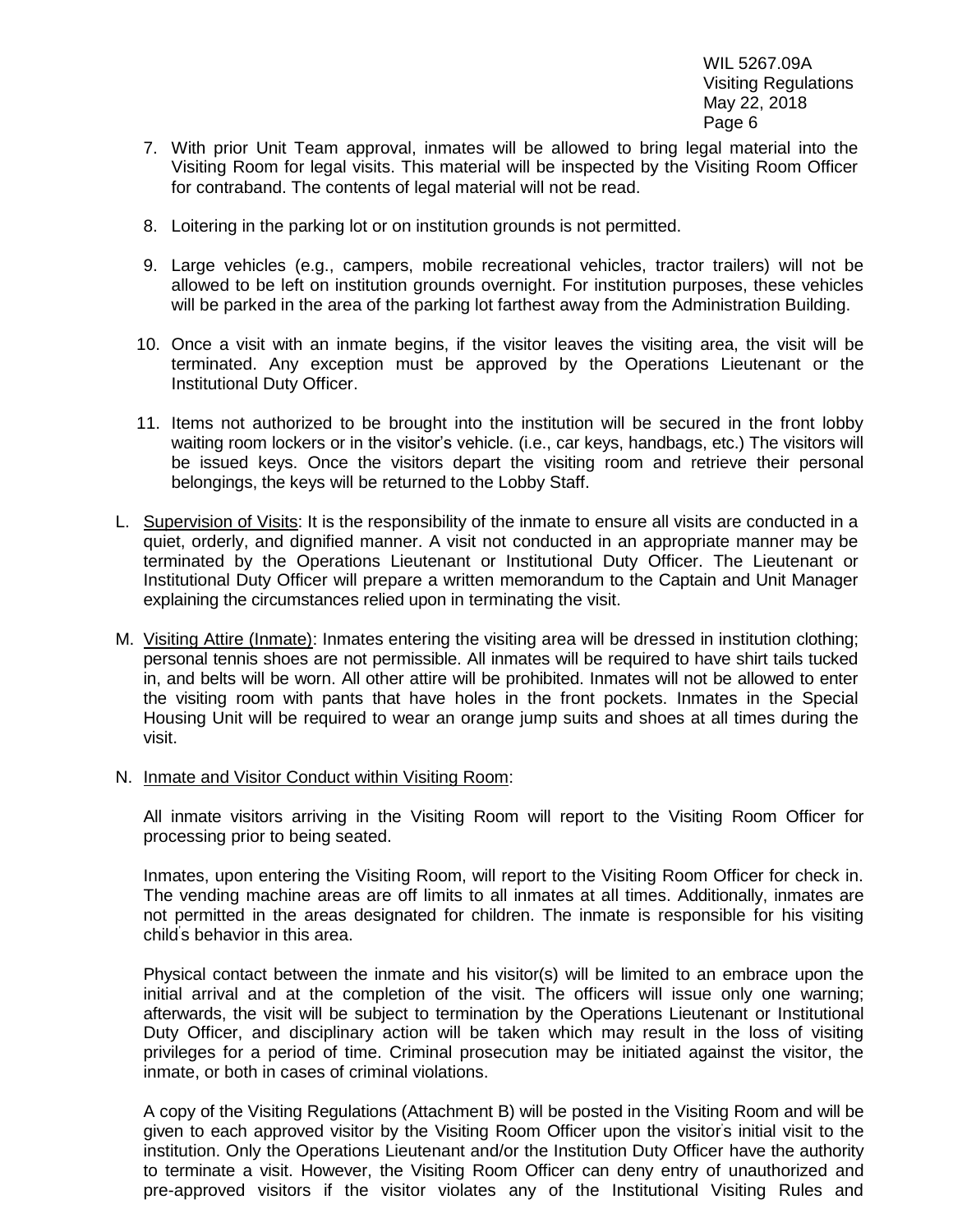Regulations. Non-contact areas are not available at this facility.

Adult visitors will be responsible for the conduct of children under their supervision. This includes keeping them within the authorized visiting areas. Inmates and visitors will be responsible for keeping their children quiet so as not to disrupt others, to include no running. Conduct of children will be the responsibility of the inmate and the visit can be terminated upon the inappropriate behavior of the inmate. The television room will be the exclusive use of the children who visit.

- O. Smoking Policy: FCI Williamsburg is a smoke free/tobacco free facility and there is no smoking allowed by anyone in the visiting room.
- P. Persons with Criminal Records: While the history of an arrest record or criminal record does not necessarily preclude visiting privileges, careful evaluation and consideration should be given to the nature and extent of the criminal record. History of recent criminal activity is weighed against the value of the relationship and the security of the institution. The Warden or designee will make the final determination as to the approval or disapproval of visiting requests in these types of cases.
- Q. Former Inmates of the Institution and Relatives of Other Inmates: Rarely will individuals in this category be permitted to visit. In those instances necessitating such visits, the Warden must give prior approval.
- R. Protective Custody, Separation Cases: The Warden or designee (normally the Captain) will determine approval of the visit and schedule visiting for protective custody and separation cases. Visits of this nature will be reviewed on a case by case basis, taking into account the safety of the inmate and the security requirements of the institution. The Visiting Room Officer will take special precautions when a visitor closely resembles an inmate (as in the case of identical twins).
- **5. INJURIES TO VISITORS:** Any injuries occurring to visitors, while inside the institution will be assessed by the senior medical staff member on duty. An injury report will be completed and only emergency treatment will be rendered. No medication will be prescribed. Injured visitors will be referred to the local hospital emergency room or their respective physician for follow up treatment when appropriate.
- **6. IDENTIFICATION OF VISITORS:** All applicable procedures, as outlined in the Front and Rear Entrance Procedures institution supplement, will be followed. The Institution Duty Officer or Operations Lieutenant will be notified in questionable cases. The Front Lobby Officer will stamp each visitor's hand with a black light stamp prior to his/her entrance to the visiting room. The Visiting Room Officer will check each visitor's hand for the presence the stamp prior to the visitor's entrance and exit from the visiting room.
- **7. BUSINESS VISITORS:** Only the Warden may authorize an exceptional visit of this kind in accordance with Program Statement 5267.08, Visiting Regulations.

Infrequent visits by a prospective/former employer, clergy, sponsor or parole advisor may be permitted upon recommendation and approval of the Warden or designee.

**8. EMBASSY OR CONSULAR VISITORS:** Arrangements for visits by Embassy or Consular staff will be made through the Unit Manager and approved by the Warden in accordance with Program Statement 5267.08, Visiting Regulations.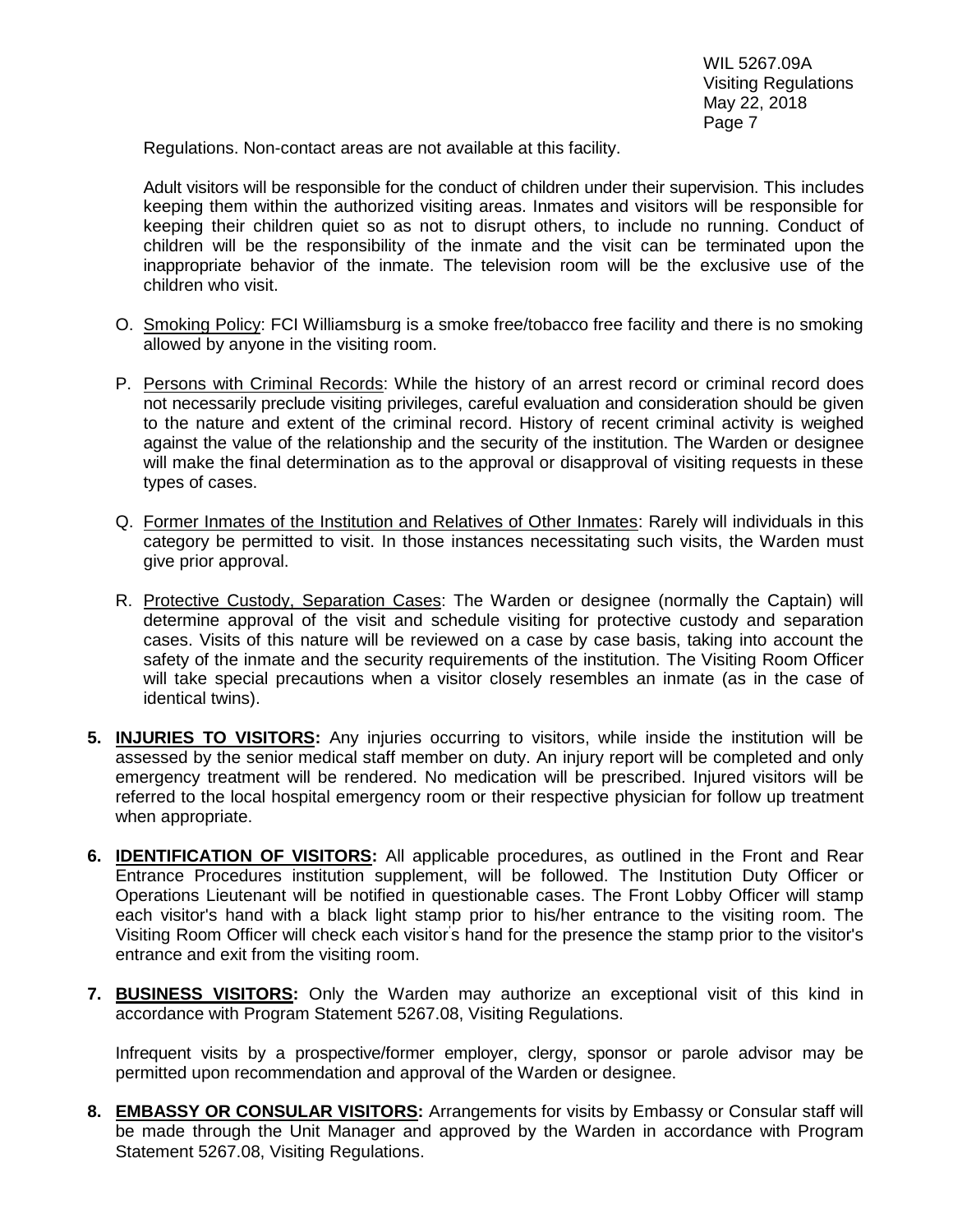- **9. PASTORAL VISITS:** Pastoral visits must be recommended by the supervisory Chaplain and approved by the Warden. These visits will occur in the visiting room during regular visiting hours.
- **10. OFFICIAL VISITORS:** Members of the FBI, U.S. Marshals Service, Congress, Federal Public Defenders, Department of Justice officials, and Federal Prisons system personnel will be permitted to visit upon presentation of appropriate identification.

#### **11. ATTORNEY VISITS:**

- A. Attorneys are encouraged to visit during regular visiting hours, on Saturday and Sunday, 8:00 a.m. - 3:00 p.m. Under rare circumstances when an attorney arrives during non-visiting hours, the visit will be visually supervised by a member of the inmate's unit team.
- B. Attorneys should be on the inmate's visiting list. However, this does not preclude other attorneys from visiting at the inmate's request. The Unit Counselor will initiate a National Crime Information Center (NCIC) inquiry. If a request is not approved, the Unit Counselor will notify the inmate in writing. Visits from attorneys not on the inmate's visiting list must ordinarily be requested in writing and approved by the Warden at least 24 hours in advance of the visit. In situations which prior notification by an attorney has not been made due to unforeseen circumstances, staff will make reasonable efforts to accommodate the attorney visit.
- C. All attorneys will present a valid bar identification card and complete a Notification to Visitor form. After completing the Notification to Visitor form, attorneys will be processed through the metal detector and will have their hand stamped before entering the institution. U.S Attorneys and Federal Public Defenders may, in lieu of a bar card and picture ID, present an official picture identification. They will be required to sign the official log.
- D. A copy of attorney visits will be kept in the inmate's central file. In order to be considered a legal visit, the attorney must present photo identification and confirmation of attorney status.
- E. Normally, exchange or delivery of legal documents between an inmate and an attorney must occur through the U.S. Mail rather than through visitation. However, attorneys are permitted to bring reasonable amounts of legal documents (not to exceed a thickness of one-half inch) into the institution for review with an inmate.

Any legal documents brought in by an attorney are subject to visual inspection for contraband by the Front Lobby Officer, but ordinarily staff will not read the materials.

An inmate may bring a **limited** amount of legal materials (not to exceed a thickness of one-half inch) from his unit to the visiting room to review with his attorney. The amount of materials must be approved in writing by the inmate's unit team. The Visiting Room Officer will visually inspect the documents to verify they are limited to legal materials and include no prohibited items upon entering and exiting the visiting room and will immediately notify the Operations Lieutenant if any discrepancies are noted.

Once the legal visit has concluded, the Visiting Room Officer will visually inspect the inmate's legal material to ensure that contraband is not present. Items that cannot be thoroughly searched (e.g., padded envelopes or hard-cover books) will not be allowed to enter or leave the visiting room.

F. Recording devices, video equipment, and cameras will not be allowed in the visiting room without advanced written approval from the Warden. If such permission is granted, the institution's Legal department will be notified and available for consultation. A member of the unit team will visually monitor the visit.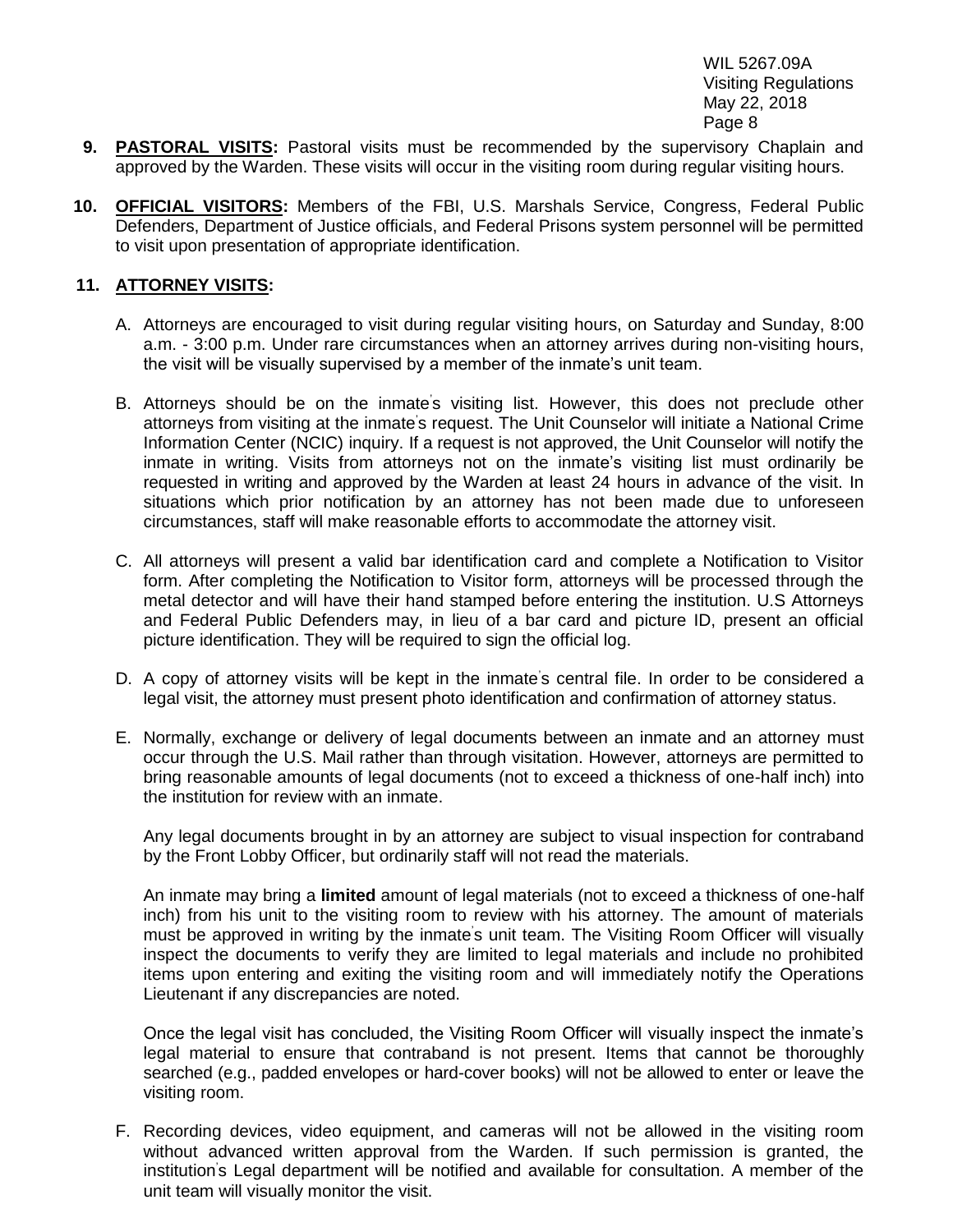- G. Non attorney legal representatives such as law clerks, paralegals, and interpreters must receive prior approval to participate in legal visits, regardless if accompanied by an attorney. Attorneys desiring legal representative's participation in legal visits are responsible for submitting a completed Application to Enter Institution as Representative form to the inmate's unit team. These forms may be obtained from the inmate's unit team or by contacting the Legal department.
- H. Original signatures are required for processing and hand-delivered applications are not ordinarily accepted.
- I. Review of properly submitted applications will ordinarily be completed within one week from the day after the date of receipt. Unit team staff will notify the affected inmate when the request for a legal representative is approved.
- **12. LAW ENFORCEMENT INTERVIEWS:** Ordinarily, the Special Investigative Supervisor (SIS) and Captain will approve and coordinate all interviews between law enforcement agencies and inmates. In the absence of the SIS, the Special Investigative Supervisor Technician (SIS Tech) will assume this function along with the Captain. The purpose of this is to acquaint institution officials with any new developments in an inmate's situation that might jeopardize the safety and security of the institution. The completed form will be reviewed by the Captain, who will forward it to the Associate Warden (P), for final review. It will then be sent to the SIS for filing.

## **13. VISITS TO INMATES NOT IN REGULAR POPULATION STATUS:**

Outside Hospital Visits: Visiting privileges will not be authorized for the inmate patient unless approved in advance by the Warden. If visiting is approved, the following guidelines will be adhered to:

- 1. The Unit Team will prepare an approved list of visitors for each inmate patient.
- 2. Prior to the inmate receiving a visit, the visitor's name, address, date, and time each visit will take place will be provided to the staff supervising the inmate in the outside hospital.
- 3. The staff supervising the inmate in the outside hospital will verify the visitor's identity at the time of the visit. The inmate will only be allowed one visitor in the room during the visit. Staff will remain present at all times.
- 4. When the visitor enters the inmate's room, the staff member will advise the visitor of proper visiting procedures. Visitors will be screened with a hand-held metal detector. The staff supervising the inmate will place all purses and handbags in the inmate's hospital room closet or locker. The inmate patient will never have access to the visitor's purse or bags. The visitor may retrieve his/her belongings just prior to departure from the hospital room.
- 5. All inmate visitors will adhere to hospital visiting regulations and hours.
- 6. Visitors will not use the bathroom in the inmate patient's room.
- 7. Visitors/walk-ins will not be authorized to visit the inmate patient unless prior approval has been given by the Warden. In the event an unauthorized visitor appears at the hospital demanding a visit, the individual will be referred to the institution. The Captain and hospital security will be notified.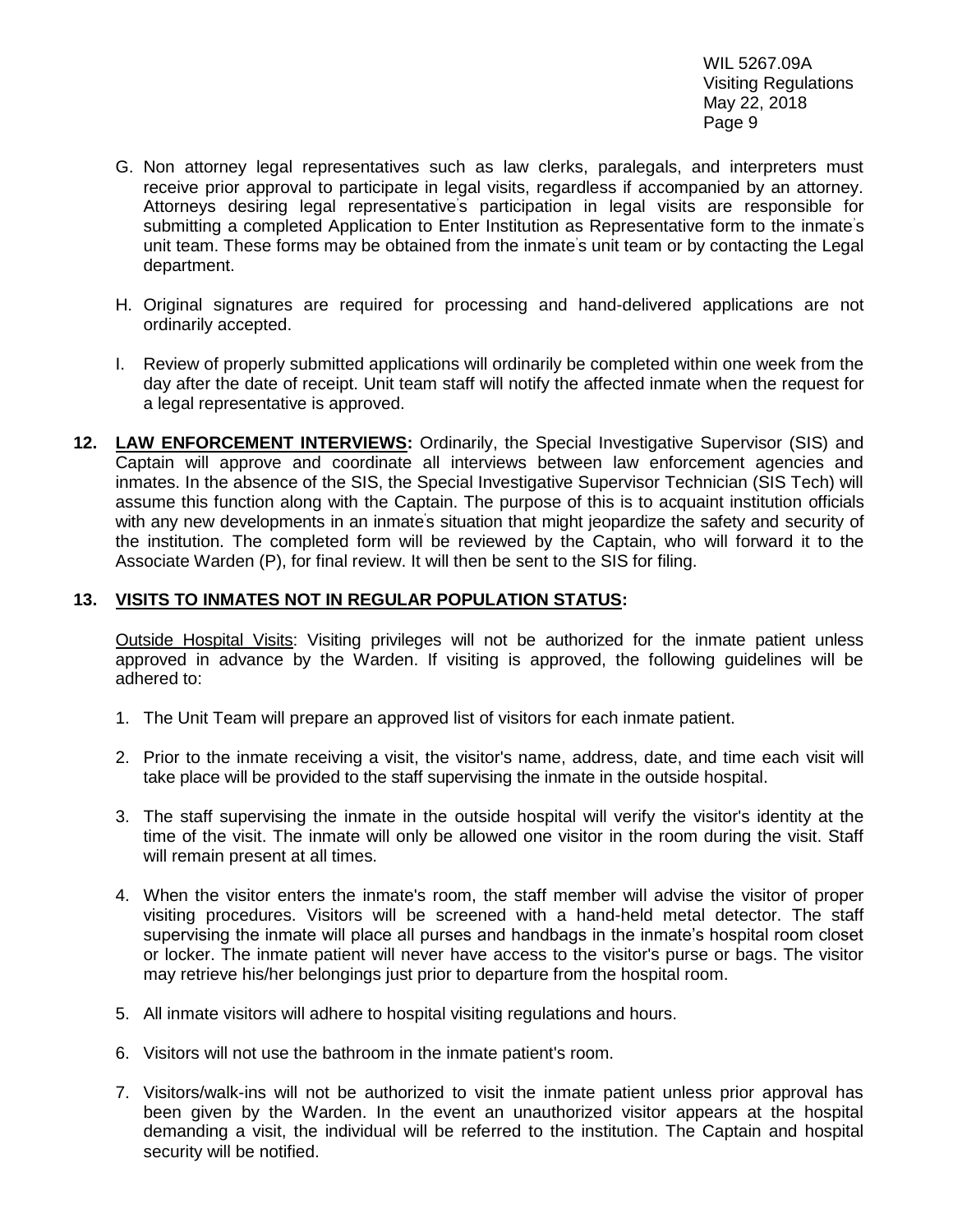- **14. PREPARATION OF VISITING LISTS:** The Correctional Counselor will be responsible for approving the proposed visiting list the inmate submits and for preparing all documents required on Page 5, Section 12, a and b, of Program Statement 5267.08. The Correctional Counselor will complete and sign the inmate's visiting list. It will be entered in the visitation computer in the front lobby, and a copy will be provided to the inmate. A hard copy will also be placed in the binder in the front lobby, as a secondary source if the visitation computer is unavailable. The Correctional Counselor will also be responsible for additions to the visiting list, filing the updated list, and destroying the old list. All additions will be typed on the original form and initialed by the person making the correction. The counselor will provide the inmate a copy of the visiting regulations during the Admissions and Orientation period. The Unit Team shall notify the inmate of each approval or disapproval of a requested person.
- **15. VISITOR DRESS:** The Front Lobby Officer will ensure all visitors are appropriately dressed. Visitors will dress appropriately and avoid clothing styles that are suggestive. See through garments, sleeveless tops, overly tight fitting clothes, plunging necklines, or garments that expose private parts of the body will not be permitted to be worn in the visiting room. No hats except Religious Headwear are allowed in the Visiting Room. Halter tops, wrap-around skirts, strapless shirts or dresses, spandex, caps, and clothing with logos that may indicate gang affiliation or bathing-suit type attire will not be permitted. Provocative attire worn by men or women is reason to deny visiting. A visit may be terminated in order to maintain good taste and consideration for others. Visitors will be expected to wear clothing which is within the bounds of good taste. Visitors will not be allowed to wear low-cut or see-through clothing; tube or tank tops; backless clothing; camouflage, khaki, or green-colored clothing; any article of clothing or dress slit that is above two inches below the knee. Nylon jogging suits in good taste are allowed to be worn. No open shoes or shoes with a heal more than three inches. The Operations Lieutenant or Institution Duty Officer will be consulted prior to denying a visitor entry into the institution because of his/her attire.

The Lieutenant or Institutional Duty Officer will proceed to the front lobby area and determine whether the visitor is dressed appropriately. When a visit is not allowed, the Front Lobby Officer will document the reason(s) in the front lobby officer's log book.

- **16. RECORD OF VISITORS:** The Front Lobby Officer will ensure all visitors read and sign the Notification to Visitor form (BP-224(52)) and sign the Inmate Visitor's Log Book. The visitor will complete the Notification to Visitor form in the lobby and the escorting officer will carry it to the visiting room. The Visiting Room Officer will forward the completed BP-224's to the Captain's Office.
- **17. INMATE NOTIFICATION AND IDENTIFICATION:** Once the visitor has entered the visiting room, the Visiting Room #1 Officer will contact the inmate's work detail supervisor or housing unit officer and inform them of the visit. Upon arrival, he must present his inmate identification card to the officer.
- **18. DETAINING VISITORS:** Refer to the procedures outlined in P.S. 5510.15, Searching, Detaining, or Arresting Visitors to Bureau Grounds and Facilities.

## **19. SUPERVISION OF THE VISITING ROOM:**

- A. Direct observation of the visits is not required at all times, but the officers will move about the area and constantly observe the general visiting area. Inspections should determine that the visits are being conducted in an acceptable manner. Inmates are not allowed to visit with other inmates and/or other inmates' visitors.
- B. A search of each inmate is required at the beginning and at the end of a visit. Pat searches will be performed on all inmates prior to entrance into the visiting room. A visual search shall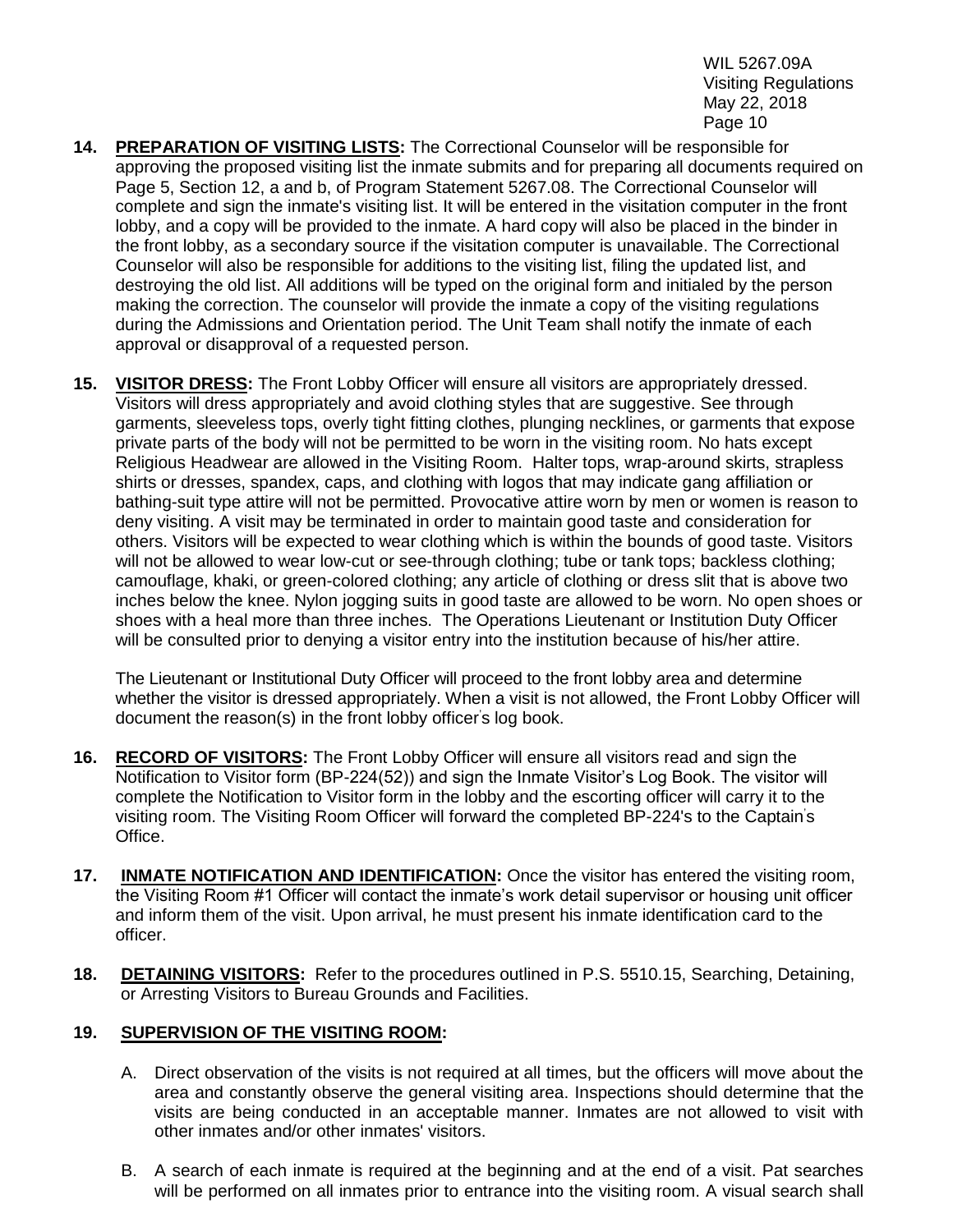be performed on all inmates prior to leaving the visiting room. Visual searches shall be conducted out of view of visitors and other inmates for privacy.

- C. Inmates shall not give visitors hobby craft, art items, etc.
- D. Rest room facilities for visitors are located inside the visiting room. Inmates, under direct visual supervision of the Visiting Room Officer, will use the rest room located in the Shakedown Room. Inmates will receive a thorough pat search prior to being allowed to use this rest room.
- E. Any inmate identified in the Visiting Program as having a Walsh Act assignment involving a minor will conduct their visit directly in front of the Visiting Room Officer's desk.

## **20. OFFICE OF PRIMARY RESPONSIBILITY:** Correctional Services

/s/

 $B. M.$  Antonelli Warden

Attachments:

A: Visitor Denial B: Visitor Handout C: Visitor Request

Distribution: Executive Staff Department Heads Law Library **SERO**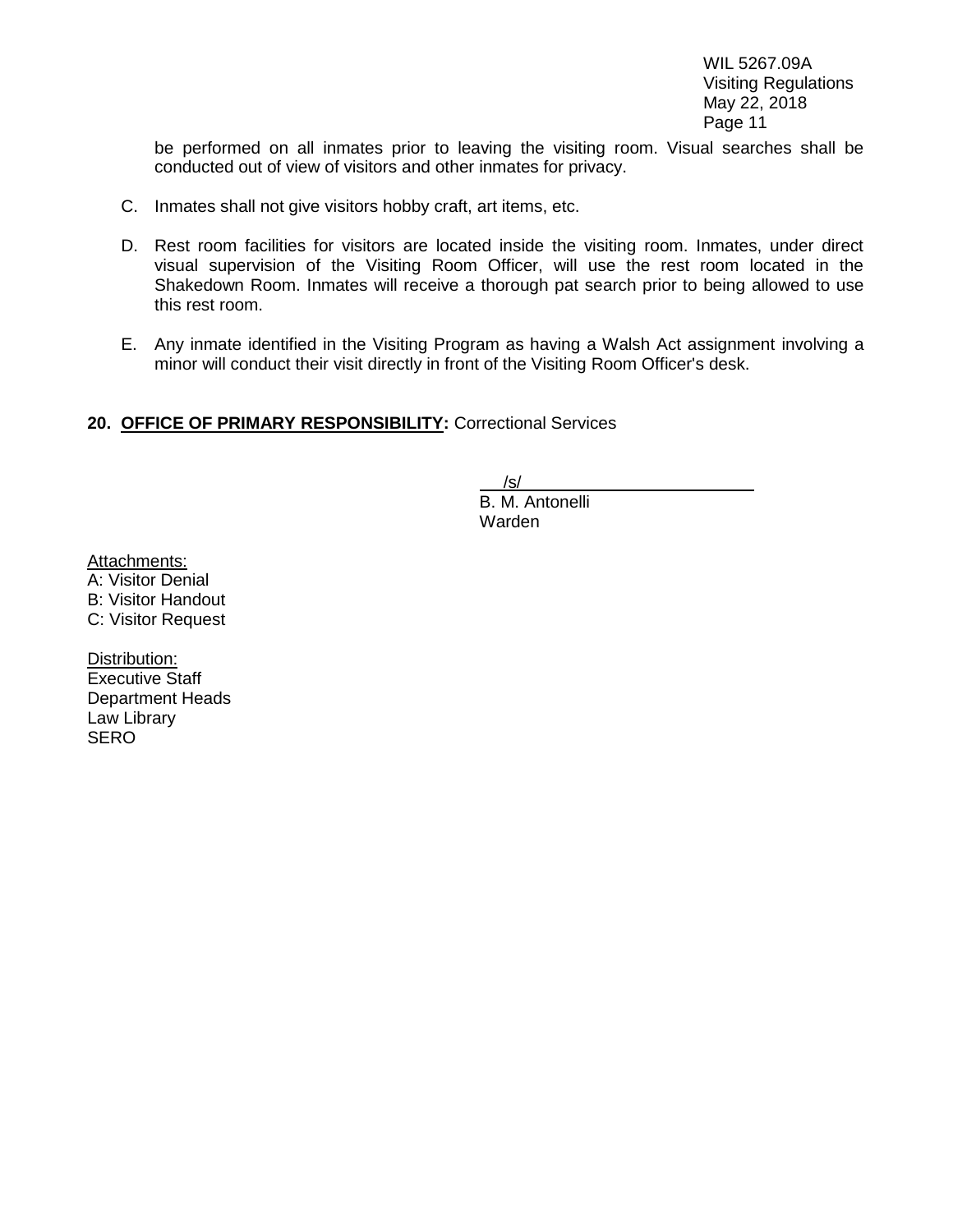Attachment A



**U.S. Department of Justice** Federal Bureau of Prisons

*Federal Correctional Institution, Williamsburg*

*Salters, South Carolina 29590*

DATE:

ATTN OF:

REPLY TO **REPLY TO** *, Visiting Room Officer* 

SUBJECT: Visitor denied entrance to Visiting Room

TO: Correctional Services

On the above date, at  $\frac{1}{\sqrt{a}}$  (a.m./ p.m.), the following visitor

| (Mr./ Mrs., Miss | was denied entrance to the Visiting Room. |
|------------------|-------------------------------------------|
|------------------|-------------------------------------------|

\*\*\*\*\*\*\*\*\*\*\*\*\*\*\*\*\*\*\*\*\*\*\*\*\*\*\*\*\*\*\*\*\*\*\*\*\*\*\*\*\*\*\*\*\*\*\*\*\*\*\*\*\*\*\*\*\*\*\*\*\*\*\*\*\*\*\*\*\*\*\*\*\*\*\*\*\*\*\*\*\*\*\*\*\*\*\*\*\*\*\*\*\*\*\*\*\*\*\*\*\*\*

| Inmate Concerned |             |                        |
|------------------|-------------|------------------------|
|                  | <b>NAMF</b> | <b>REGISTER NUMBER</b> |

\*\*\*\*\*\*\*\*\*\*\*\*\*\*\*\*\*\*\*\*\*\*\*\*\*\*\*\*\*\*\*\*\*\*\*\*\*\*\*\*\*\*\*\*\*\*\*\*\*\*\*\*\*\*\*\*\*\*\*\*\*\*\*\*\*\*\*\*\*\*\*\*\*\*\*\*\*\*\*\*\*\*\*\*\*\*\*\*\*\*\*\*\*\*\*\*\*\*\*\*\*\*

Reason for denial:

- 1. Improper or no identification
- 2. Not on inmate's visiting list
- 3. Under age or without parent/guardian
- 4. Other

Comments: University of the Comments of the Comments of the Comments of the Comments of the Comments of the Comments of the Comments of the Comments of the Comments of the Comments of the Comments of the Comments of the Co

CC Institution Duty Officer Unit Manager **Captain**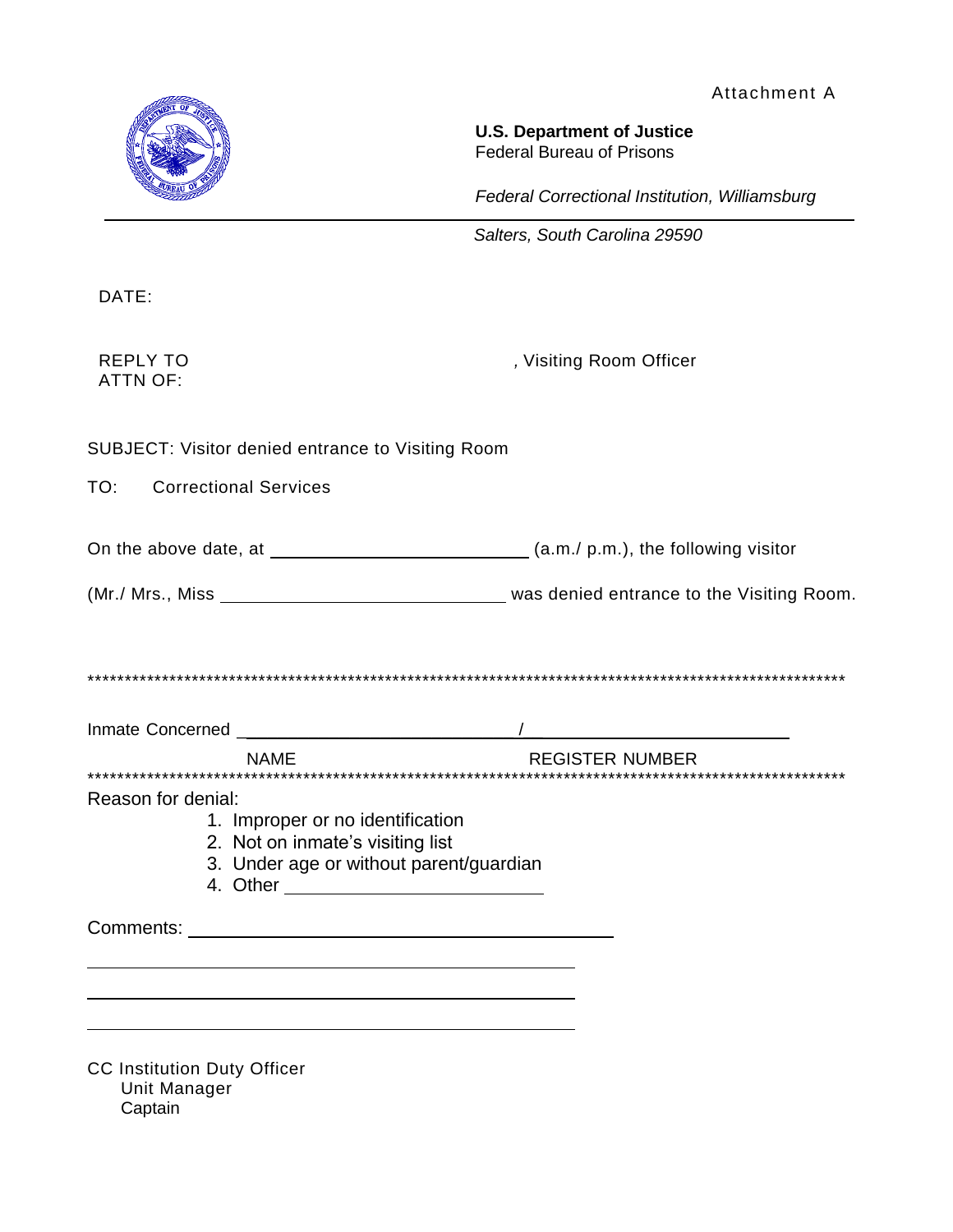#### **FEDERAL CORRECTIONAL INSTITUTION SATELLITE CAMP WILLIAMSBURG, SALTERS, SOUTH CAROLINA VISITING REGULATIONS VISITORS HANDOUT**

The following is an outline of the regulations and procedures governing visiting with inmates at the Federal Correctional Institution/Satellite Camp, Williamsburg, Salters, South Carolina. It is the philosophy of this institution that inmate contact (visits) with family and other professional persons will help an offender to plan a more realistic future for his return to society.

All visitors will enter the visiting room at the front entrance. Each visitor must provide appropriate valid photo identification, (e.g., driver's license, passport) before being allowed to visit. As a reminder, persons not permitted to visit may not remain in the institution's lobby area or parking lot. Approved visitors will not be allowed to go to and from their vehicles unless it is to return an item which was refused entry. All other items will be placed in lockers provided for visitors located in the front reception area or secured in the visitor's vehicle. When you have parked your car, make sure it is locked and the windows are closed. Arrival at the institution parking lot prior to 8:00 a.m. on Saturday and Sunday is prohibited. Likewise, visitors may not line up at the visiting room door prior to 8:00 a.m. on Saturday and Sunday. Visitors will not arrive prior to the arrival times listed above on holidays based on the day of the week on which the holiday occurs. Processing of visitors into the institution will end at 2:00 p.m. on Saturdays, Sundays, and holidays.

All other items will be placed in lockers provided for visitors located in the front reception area or secured in the visitor's vehicle.

All visitors must successfully pass through the walk through metal detector prior to entry into the institution. It is recommended visitors not wear wired under garments or wear an excessive amount of metal items. Watches are not allowed to be worn in the Visiting Room.

A short embrace at the beginning of the visit and when it has terminated is the only physical contact which will be allowed. Any excessive display of affection between inmate and visitor which may tend to embarrass other visitors will not be permitted and could result in termination of the visit.

Each inmate (except inmates housed in the Special Housing Unit) is provided with an unlimited amount of visiting time during regular visiting hours with those persons on his approved visiting list, unless circumstances warrant otherwise. However, at the FCI, only five adult visitors are allowed to visit at one time. The Institution Duty Officer and the Operations Lieutenant have the prerogative to terminate any visit due to improper conduct on the part of the inmate or his visitor(s), or for overcrowded conditions. Visiting room capacity, weather, frequency of visits, and distance traveled will be determining factors when a decision to terminate a visit is made. Children under the age of 16 will not be allowed entry into the institution to visit unless they are accompanied by an adult visitor. Adult visitors will be responsible for the conduct of children under their supervision. This includes keeping them within the authorized visiting areas. Inmates and visitors will be responsible for keeping their children quiet so as not to disrupt others, to include no running.

Visitors will not be allowed to bring in or give anything to an inmate. Visitors are not allowed to bring excessive items with them to visit an inmate (e.g., suitcases, large oversized bags, purses, packages). These items will not be brought into the institution. A small see-through coin purse is recommended with proper ID and no more than \$25.00 for use in the vending machines. Inmates are not allowed to receive food from outside sources. Visitors are not allowed to bring in food items, tobacco products, i.e., cigarettes, chewing tobacco, snuff or cigarette lighters. FCI Williamsburg is a Smoke free /Tobacco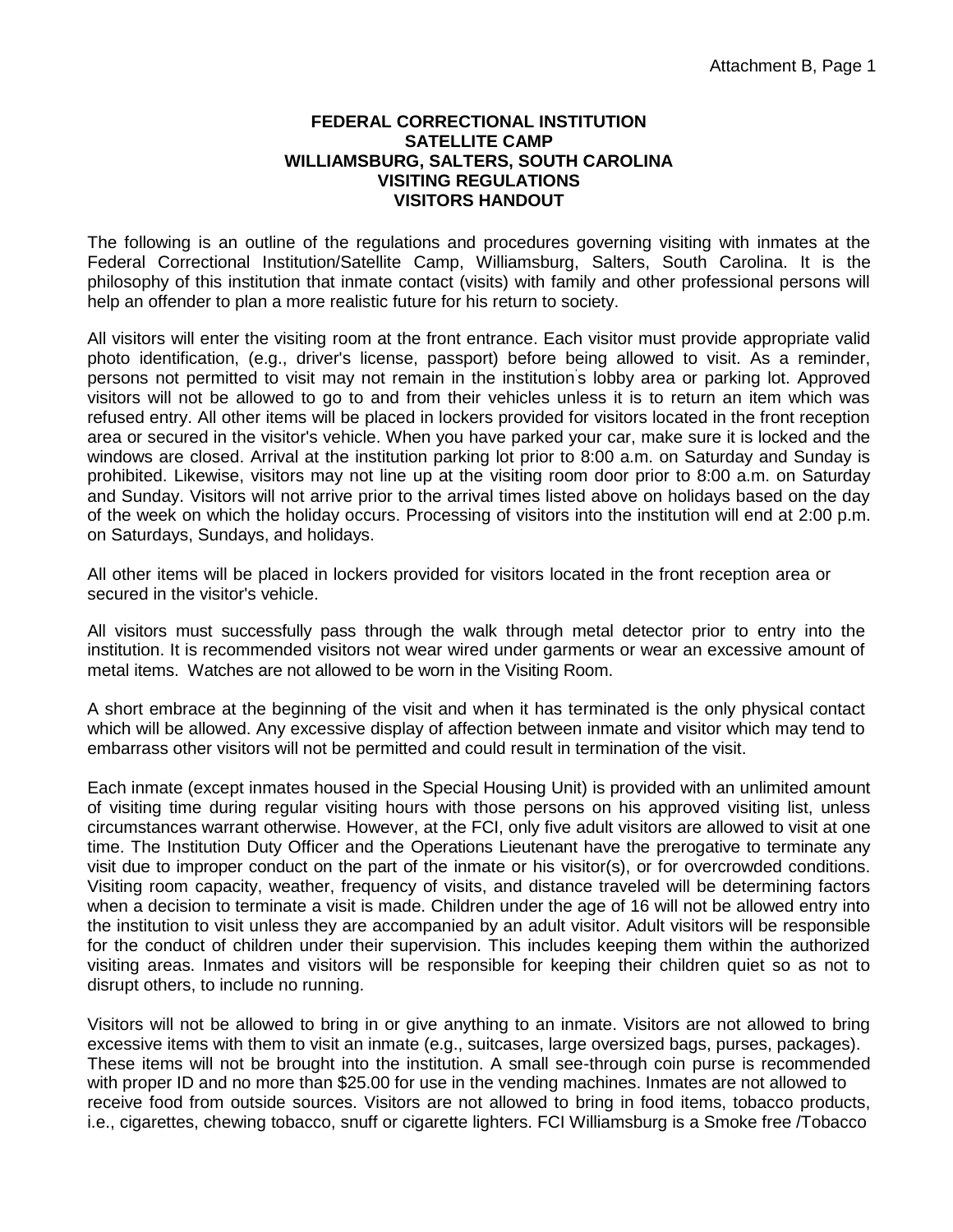free facility and there is no smoking allowed by anyone in the visiting room. There are vending machines in the visiting room from which food snacks can be purchased. Visitors will not be allowed to bring food snacks or sodas out of the visiting room. All items purchased in the visiting room will be consumed inside the visiting room. Individuals with medical problems which require them to carry medication into the visiting room must inform the Visiting Room Staff of their condition and receive permission to carry the medication into the visiting room.

Visiting is an extremely important family function, and dress code requirements are necessary to maintain the dignity of those involved. All visitors will be properly dressed when coming to visit. Visitors are allowed to wear shorts at the Federal Correctional Institution and Satellite Camp. Shorts, dress slits or any other articles of clothing will not be less than two inches below the knee. Visitors are not allowed to wear low-cut or see-through clothing, tube or tank tops, strapless dresses, backless clothing, camouflage, khaki or green-colored clothing, sweat suits, or any other apparel of a suggestive or revealing nature (e.g., skin-tight clothing, miniskirts, short culottes, or sleeveless clothing). Nylon jogging suits in good taste will be allowed. No open shoes or shoes with heals more than three inches. Visitors may be denied entry by the Operations Lieutenant or Institution Duty Officer for noncompliance. Excessively provocative attire is reason to deny and/or preclude visiting.

Only the following articles are authorized to be carried into the institution by visitors:

- a) One Small Change purse (clear) not to exceed 6" long by 6" wide by 3" deep
- b) Comb/hair brush
- c) Empty baby bottles (must be clear plastic)
- d) Diapers (reasonable amount), baby powder, ointment, and small baby blanket
- e) Commercially sealed, prepackaged baby food in clear plastic containers
- f) Baby clothes (one set) Life maintenance medications (i.e., heart, epileptic, etc.) Diabetic medication and syringes are not considered life maintenance medications.
- g) Jewelry worn (a reasonable amount) in by the visitor
- h) Sweater/light jacket
- i) Reasonable amount of feminine hygiene items
- j) Money to be used for refreshments, no more than \$25.00
- k) Valid Photo identification
- l) Commercially sealed baby formula (sealed single serving packets are acceptable)
- m) One small package of baby wipes (unopened)
- n) One, 20 ounces or less, see-through drinking cup

Pillows, large blankets, or strollers will not be allowed. Inmates may not receive money through the visiting room. All monies for an inmate must be mailed into the institution through the U. S. Postal Service.

Cameras, recording devices, pagers, cell phones, pens/pencils, makeup of any kind, key fobs, perfume, or toys will not be allowed into the institution. Photographs, newspapers, or magazines will not be permitted. Photos will be taken at a nominal charge by an approved group.

Inmates may only take a comb, handkerchief, ID card, plain wedding band, prescription eyeglasses, and religious medallion w/chain into the visiting room. Inmates are required to wear institutional clothing. No sweat shirts, sweat pants, or recreation clothing will be permitted.

Visitors entering the institution may be subject to a search of their person, property, and packages. Anyone refusing this search or refusing to sign a Notification to Visitor form (Title 18) statement in English or Spanish will be refused entry into the institution. The visitor must sign this form in the presence of a staff member. A visual search will be made of all carry-in items of a visitor. The visitor will be present during the time all items are being searched. All visitors will be subject to a search by the ION Drug Detection Unit. Any visitor refusing to be tested by the ION Drug System will not be allowed to visit. The Visiting Room Officer will not store any items for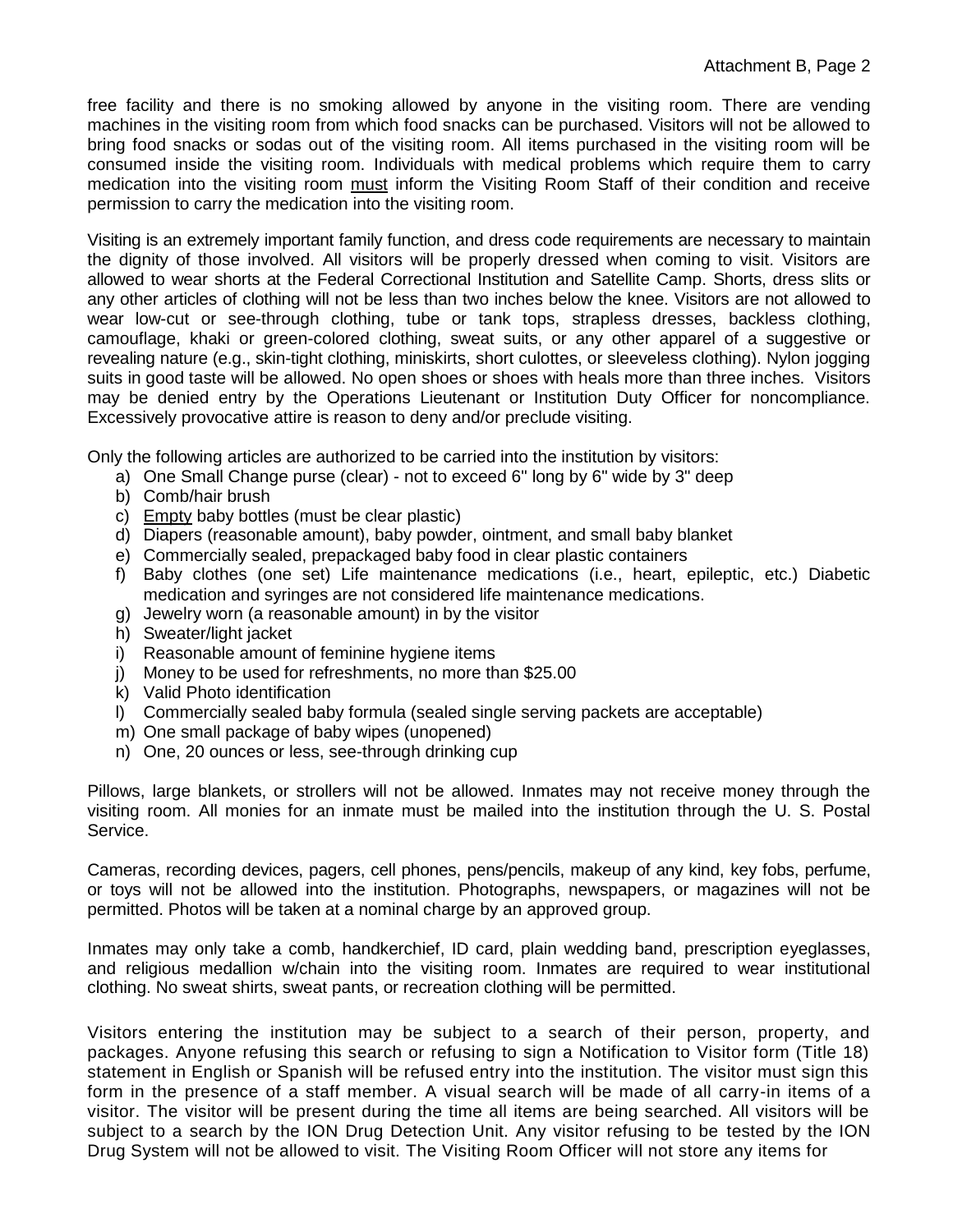visitors or inmates. All refused or unauthorized items must be returned to the automobile for storage or stored in a locker. It is a Federal crime to bring upon the institution grounds any firearm, destructive device, ammunition, other object designed to be used as a weapon, narcotic drug, controlled substance, alcoholic beverages, currency, or any other object that threatens the order, discipline, or security of a prison, or the life, health, or safety of an individual without the knowledge and consent of the Warden.

As a reminder, on Saturdays, Sundays, and Federal Holidays, the institution will conduct an official count. All visitors must be completely processed through the Front Lobby by 9:30 a.m. Arrival of those visitors who are not processed at 9:30 a.m. will result in a delay until the official count is clear.

Section 1001, Title 18. U.S. Criminal Code states that "the penalty for making a false statement is a fine of not more than \$250,000.00 or imprisonment of not more than 20 years, or both." Furthermore, Section 1791, Title 18, U.S. Criminal Code provides a penalty of up to 10 years in prison or correctional institution, or takes or attempts to take, or send therefore, anything whatsoever, without the knowledge and consent of the Warden.